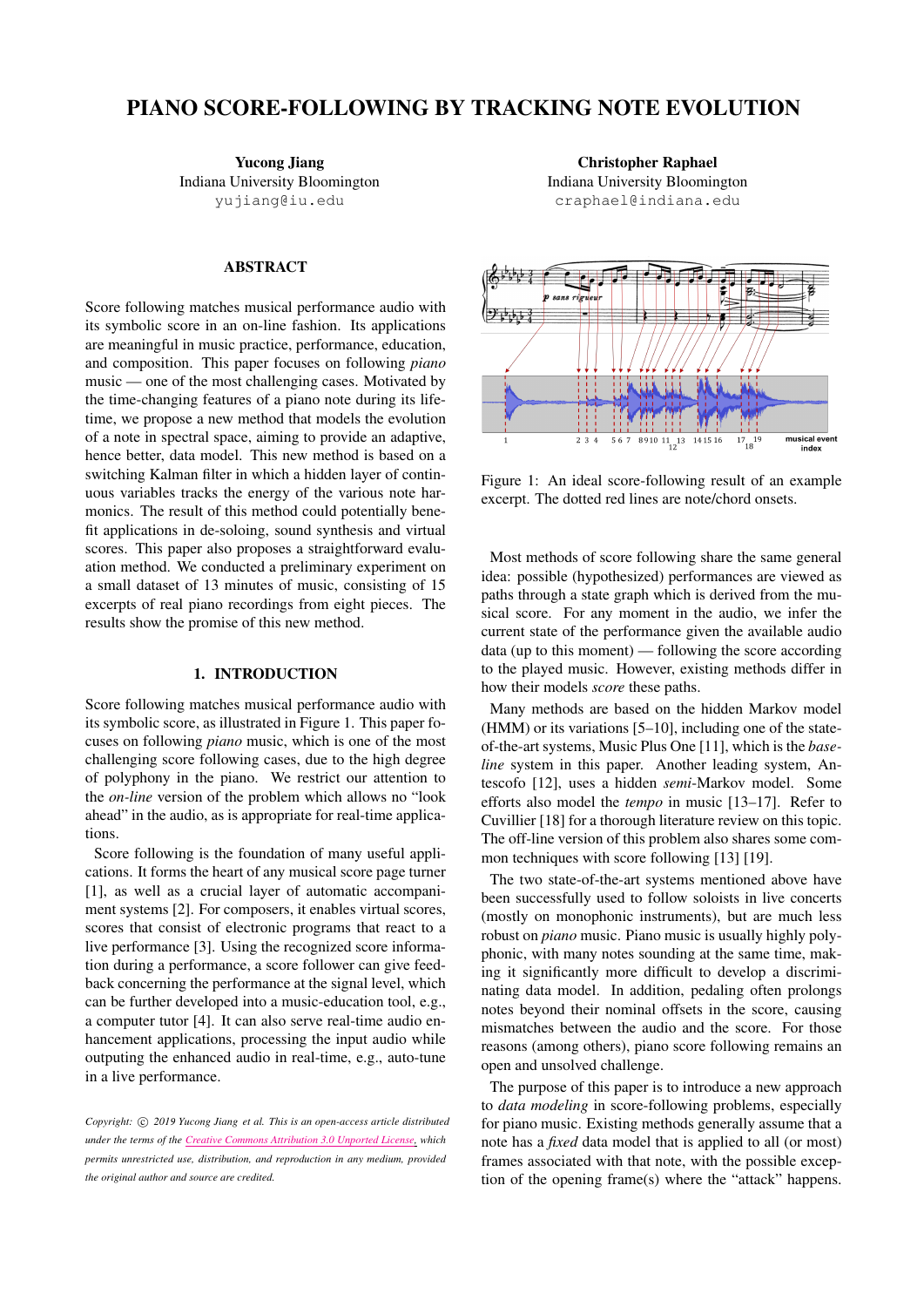However, this assumption is flawed, especially for piano audio. Each piano note decays over time, with significantly different decay rates for different frequencies. This results in a *changing* frequency spectrum over the life of the note. Our current effort models this note-level harmonic evolution. Based on Music Plus One's HMM framework, we use a *switching Kalman filter* [\[20\]](#page-6-3) to track the individual amplitudes of the harmonics of each note. This model can adapt to the time-changing features of a note, providing, we hope, a more discriminating data model.

There are applications that could potentially benefit from the *tracked amplitudes* as part of our score following results. One example would be de-soloing, where the precise model of the data could be used to "subtract" or remove it from a recording with other instruments. In modeling the piano sound for synthesis, such amplitude information could also be useful. In addition, the tracked amplitudes can provide valuable information for virtual score related applications — for example, triggering a program when a harmonic decreases below a certain threshold.

#### 2. REPRESENTING SCORE

We simplify a musical score as a sequence of chords (Figure [2\)](#page-1-0), essentially adopting a homophonic view of the music. This way, polyphonic music can be represented *linearly* as a sequence of event pairs: {musical time, note(s)}. We simply refer to these events as "chords" in this paper.

<span id="page-1-0"></span>

Figure 2: "Homophonic" view of polyphonic music (modified from [\[21\]](#page-6-4)). The left bar is the original score with two voices. The right bar represents this score as a sequence of chords.

#### 3. METHOD

In this section, we first introduce the HMM framework that represents the baseline method. This HMM framework is also the foundation of the proposed new method. We then explain the motivations of our new method and its assumptions, before describing how a Kalman filter tracks a single partial of a chord. Lastly, we explain how the Kalman filter fits into the HMM framework, resulting in a *switching* Kalman filter model that tracks the changing features during the evolution of a note.

#### 3.1 HMM Framework

A score-following HMM models the performance as a path through a state graph. The state graph is constructed directly from the score by specifying one or several states for each note (or chord), while forcing left-to-right movement through these states. We model time as a sequence of audio "frames", each frame about 64 ms. long. We denote the state process, modeled as a Markov chain, by  $X_1, X_2, \ldots, X_T$  where T is the total number of frames, as in Figure [3.](#page-1-1) If  $X_t = x_t$ , for some graph state  $x_t$ , we

<span id="page-1-1"></span>

Figure 3: HMM in the baseline model. Squares are discrete variables; circles are continuous variables.

denote its corresponding chord index by  $C(x_t)$ . The state graph, along with the transition probabilities in it, model the *timing* information given by the score. They are also called the *prior model* because they represent our knowledge about the states *before* observing any data. Since the prior (or timing) model is not the focus of this paper, we refer to Raphael [\[11\]](#page-5-6) for further details about how the state graph and transition probabilities are designed.

The other part of the HMM framework is the *data model* (our focus) — how we score each hypothesis state according to the observed data. The observed data vector for each frame is the magnitude Fourier spectrum of the corresponding frame of data, normalized to sum to 1. Let vector  $\mathbf{y_t}$  be this observed feature at frame  $t$ ,  $\mathbf{y_t} = y_t^1, \dots, y_t^K$ , and let  $\mathbf{q_i} = q_i^1, \dots, q_i^K$  be the template of chord *i* with the same dimension,  $K$ . The template is also normalized to sum to 1, thus representing it as a probability distribution. If we view the feature vector  $y_t$  as the histogram of a random sample from  $q_i$ , the likelihood of observing this feature given the state is a multinomial distribution (the eliminated constant coefficient is irrelevant for comparing different hypotheses because the data is fixed):

$$
P(Y_t = \mathbf{y_t} | X_t = x_t) = \prod_{k=1}^K q_i^{k y_t^k},
$$

where  $i = C(x_t)$ .

The template is a mixture of all notes involved in a chord, and each note is composed of a Gaussian mixture, one component for each harmonic of the note. For example, Figure [4](#page-2-0) shows the template of a single note A4 or E5, along with two possible templates of the chord "A4 and E5". In the baseline model, the template for each chord, qi , is carefully calibrated, but *fixed* — it cannot adapt to the given data once it is (pre)defined. In other words, the baseline model assumes that the (normalized) spectrum of a chord can be expected before observing the data, and that it does not change over the lifetime of the chord (from the onset frame until the onset of the next chord). However, in fact, we do not know the relative ratio of the notes in a chord beforehand, thus cannot accurately anticipate the template of this chord (e.g., [c](#page-2-0) and [d](#page-2-0) in Figure [4\)](#page-2-0), and the chord's spectrum *does* evolve over time. We propose a new method that uses *flexible* templates, allowing them to adapt to the changing energy distribution among harmonics during a chord's lifetime.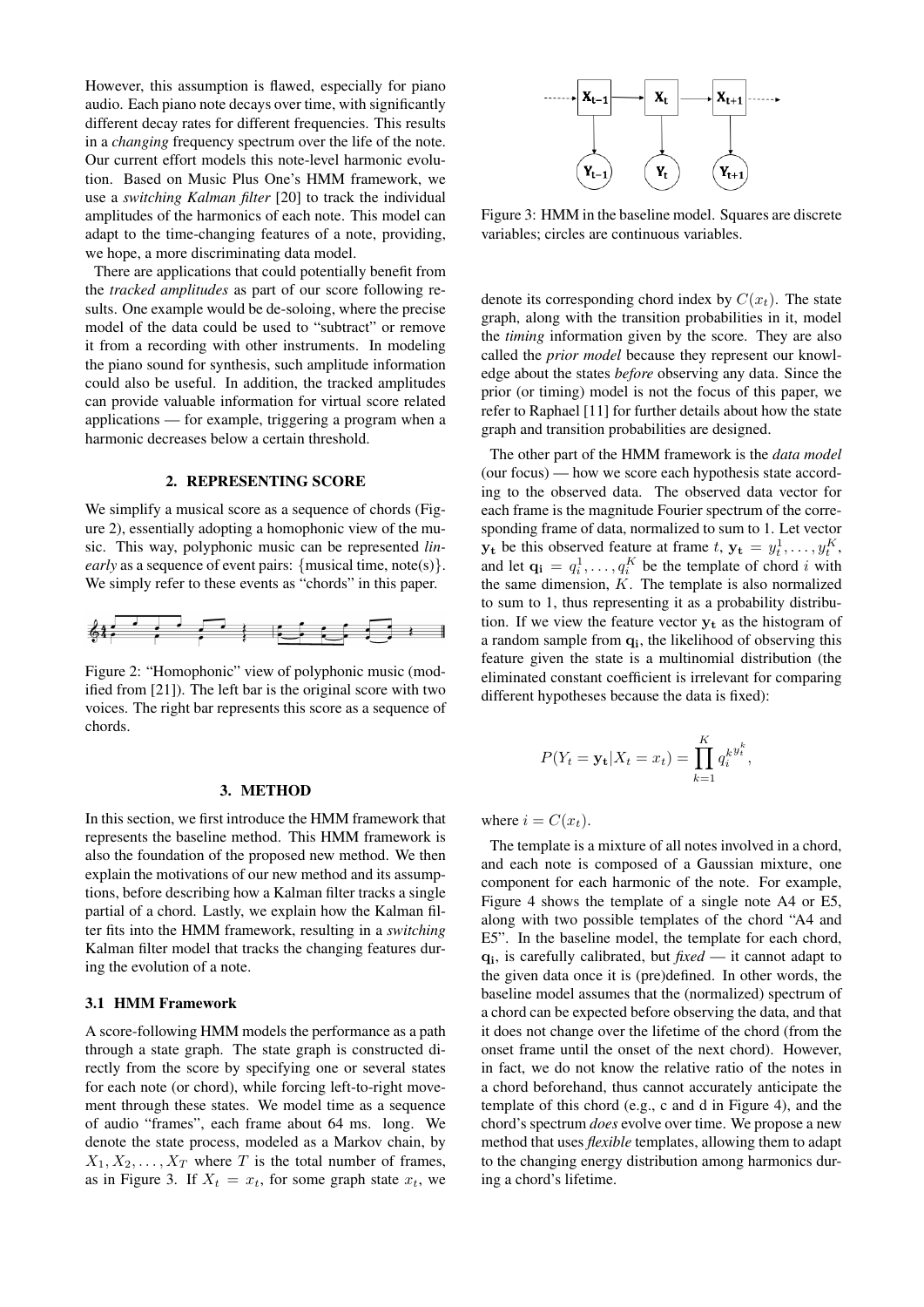<span id="page-2-0"></span>

(c) The frequency profile of A4 (d) The frequency profile of A4 mixed with E5 by the ratio of 1:1. mixed with E5 by the ratio of 1:2.

Figure 4: [a](#page-2-0) and [b](#page-2-0) are the frequency profiles of two different notes. [c](#page-2-0) and [d](#page-2-0) are the frequency profiles of a two-note chord, played with two different relative loudness ratios.

#### 3.2 Motivations and Assumptions

The piano is a percussion instrument; the sound of each note decays over time, in sharp contrast to instruments like the violin where the entire evolution of each note remains under the player's control. The rate of decay differs among different partials, with higher frequency partials usually decaying faster than the lower ones, thus leading to a *changing* spectrum in the same chord. The baseline method, however, cannot capture this phenomenon, because all frames within a chord share the same fixed spectrum template. This causes a mismatch between the data templates and the real observed data. In contrast, our proposed method updates the spectrum template at every frame after observing the newly received data.

Given a specific chord, we know *where* its partials lie in the frequency domain, though we are not sure about their relative intensities. We model every partial in the frequency domain with the shape of a truncated (and discretized) Gaussian density function, as in the left column of Figure [5.](#page-2-1) We divide the template into multiple frequency regions according to the location of the partials, each region completely separate from the others (by the dotted line in Figure [5\)](#page-2-1). To make the computation plausible, the data model assumes that the amplitudes governing the different harmonics are conditionally independent, given the state. That is to say, for a single chord hypothesis, there might be a collection of neighboring frames associated with this hypothesis, and the harmonics are assumed to evolve independently from each other in these frames. We have also considered the inharmonicity of a piano when constructing partials.

Some of these partials might overlap in frequency; it is common for harmonics from different notes to "collide"

<span id="page-2-1"></span>

Figure 5: Demonstration of partials. Left: the original structure of six partials; Middle: the partial structure of four independent partials after merging; Right: a data template which is a superposition of four partials with different amplitudes. Each region divided by the dotted lines corresponds to one independent Kalman filter.

at the same frequency, creating an *identifiability* problem in distinguishing their amplitudes. In practice, we address this by merging them, and treat them collectively as a single partial that also has the shape of a truncated Gaussian, and with the same frequency boundary as the group (middle column of Figure [5\)](#page-2-1).

# <span id="page-2-2"></span>3.3 An Independent Kalman Filter

We use a Kalman filter, independently for every region, to track the amplitude of the partial. The independence of the Kalman filters is justified by the assumption that the partials have non-overlapping support. This section describes how a single Kalman filter tracks the amplitude of one partial (including merged partials) over the lifetime of a chord. Let's look at the pth partial of a chord. The shape of this partial is denoted by  $\mathbf{b}^p$ , which is truncated within a limited range of frequencies, as in the left column of Figure [6.](#page-3-0)  $\mathbf{b}^p$ is a constant vector and sums up to 1. Denote this partial's amplitude at frame t as  $a_t^p$ , and assume  $a_t^p \sim \mathcal{N}(m_t^p, v_t^p)$ — a normal distribution with mean  $m_t^p$  and variance  $v_t^p$ . The amplitude decays with time, decaying exponentially at rate  $\lambda$  (< 1), perhaps depending on the frequency. The Kalman filter models this decay as

$$
a_t^p = \lambda a_{t-1}^p + \epsilon_t^p,
$$

where  $\epsilon_t^p \sim \mathcal{N}(0, \sigma^2)$ . Figure [6](#page-3-0) shows the decay of a partial over three frames. Note that we are not tracking the amplitude of every frequency, but the amplitude of the truncated Gaussian,  $\mathbf{b}^p$ . For example, at given time t, the most likely spectrum of this partial is  $m_t^p \cdot \mathbf{b}^p$ , which is still a truncated Gaussian.

At this frame, the predicted observation is modeled as

$$
\mathbf{y_t}^p = a_t^p \cdot \mathbf{b}^p + \delta_{\mathbf{t}}^p,
$$

where the components of  $\delta_t^p$  are independent 0-mean Gaussian noise:  $\delta_t^{\overline{p}} \sim \mathcal{N}(0, \rho^2 I)$ , and  $\mathbf{y_t}^p$  is the observed data within the frequency range of partial  $p$ . Under these assumptions, the Kalman filter provides a straightforward update equation computing the conditional distribution on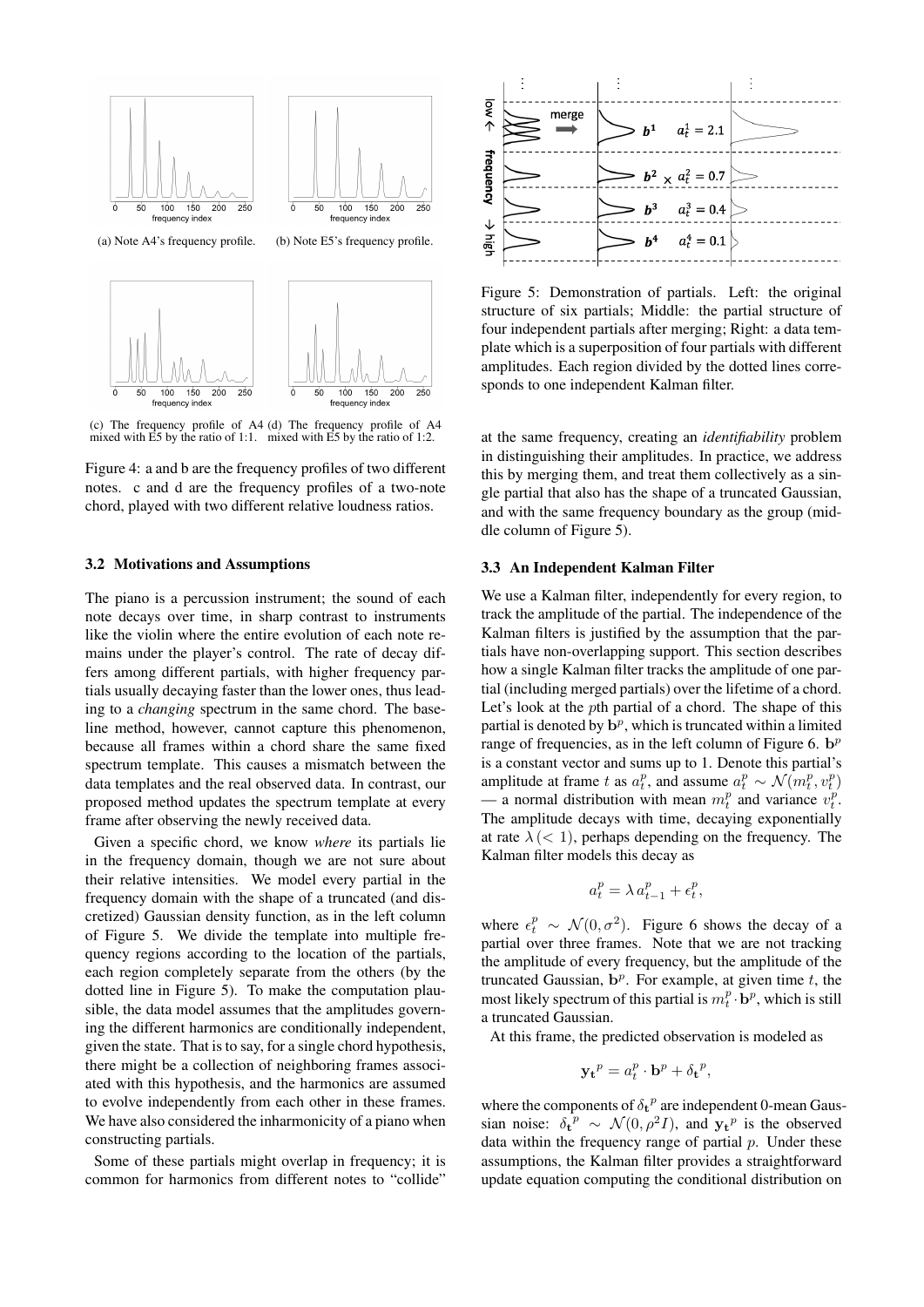<span id="page-3-0"></span>

Figure 6: The shape of a partial (left), and its amplitude's decay between neighboring frames.

 $p(a_t^p | y_1^p, \ldots, y_t^p)$ . Note that the observed data at frame t,  $y_t$ , is a superposition of all members in  $\{y_t^p\}$ .

### <span id="page-3-5"></span>3.4 Switching Kalman Filter

This section describes how the Kalman filters for tracking individual partials extend the filtering framework of our HMM. In Figure [7,](#page-3-1) the newly added middle layer of variables (cf. Figure [3\)](#page-1-1), notated as A, represents the amplitude information of *all* partials in state X's corresponding chord. A chord has multiple partials,  $\{a_t^p\}$ ,  $p = 1, \ldots, P$ , each of which is tracked by an independent Kalman filter as described above. For example, in Figure [5,](#page-2-1) each of the four partials is tracked by an independent Kalman filter. At each frame, we update a chord hypothesis' template by the tracked amplitudes of its partials, resulting in models that are better adapted to the audio data.

<span id="page-3-1"></span>

Figure 7: Directed acyclic graph showing the conditional independence structure of the model variables. X and A are hidden variables; Y is observable variables. Squares are discrete variables; circles are continuous variables.

At every frame, there will be multiple hypotheses concerning its position in the score,  $X_t$ . Each hypothesis has an associated Gaussian distribution for each of the chord's partials. Therefore, writing  $y_{1:t}$  for  $y_1, \ldots, y_t$ , our representation of the *filtered* distribution (the distribution on the hidden variables at time  $t$  after observing the data up to time  $t$ ) is

<span id="page-3-2"></span>
$$
p(x_t, \mathbf{a}_t | \mathbf{y}_{1:t}) = p(x_t | \mathbf{y}_{1:t}) \prod_{p=1}^P p(a_t^p | x_t, \mathbf{y}_{1:t}).
$$
 (1)

In contrast with the HMM filtered distribution, our switching Kalman filtered distribution is given by a discrete state probability,  $p(x_t|\mathbf{y}_{1:t})$ , *and* a product of Gaussian densities on the  $\{a_t^p\}$ , for each hypothesis on the current discrete state,  $x_t$ .

From frame t to  $t + 1$ , the amplitudes evolve in two different styles depending on the values of the new state the new state either remains in the same chord,  $C(x_{t+1}) =$  $C(x_t)$ , or must move to the subsequent chord,  $C(x_{t+1}) =$  $C(x_t) + 1$ . In the former case, the structure of the partials doesn't change, and all partials simply follow the evolution process described in Section [3.3.](#page-2-2) In the latter case, a new chord is starting, with a different harmonic structure from the previous chord. We assume that any *new* partials are initialized from a default distribution,  $a_{t+1}^p \sim \mathcal{N}(m_0, v_0)$ , where  $m_0$  and  $v_0$  are the initial mean and variance of a partial's amplitude, while any *continuing* partials from the previous chord simply evolve according to the Kalman filter model in Section [3.3.](#page-2-2)

# <span id="page-3-6"></span>*3.4.1 Inference*

This section explains how the filtered distribution of the two hidden variables,  $x_t$  and  $a_t$  (as in Equation [\(1\)](#page-3-2)), evolves as it goes from t to  $t+1$ . It includes two steps: after conditioning on the new data observation,  $y_{t+1}$ , it marginalizes out the partial amplitudes,  $a_t$ ; then, it marginalizes out the state,  $x_t$ . These two steps will be represented in Equation [\(2\)](#page-3-3) and Equation [\(3\)](#page-3-4) respectively.

Let's look at the amplitudes first. As mentioned in Section [3.4,](#page-3-5) the amplitudes evolve in two different styles. In the case of a continuing chord, we can compute the probability

<span id="page-3-3"></span>
$$
p(x_{t+1}, x_t, \mathbf{a}_{t+1} | \mathbf{y}_{1:t+1}) = \prod_p p(x_{t+1}, x_t, a_{t+1}^p | \mathbf{y}_{1:t+1})
$$
\n(2)

according to the usual update formula of the Kalman filter, applied independently to each partial,  $a_{t+1}^p$ . In doing so, the distribution for each partial  $a_{t+1}^p$  is conditioned on the relevant (and non-overlapping) portion of  $y_{t+1}$ . In the other case, if it is a new chord, the amplitudes of new partials adopt the default distribution  $\mathcal{N}(m_0, v_0)$ , and the continuing partials follow the same process as in the case of a continuing chord. Therefore, in the latter case, too, we can compute the value of Equation [\(2\)](#page-3-3) in a straightforward manner.

The above discussion shows how to marginalize out the continuous variables  $\{a_t^p\}$  through the standard Kalman filter formulation. The difficulties of implementing a switching Kalman filter arise when we further marginalize out the discrete variable,  $x_t$ , by

<span id="page-3-4"></span>
$$
p(x_{t+1}, \mathbf{a}_{t+1} | \mathbf{y}_{1:t+1}) = \sum_{x_t} p(x_{t+1}, x_t, \mathbf{a}_{t+1} | \mathbf{y}_{1:t+1}).
$$
\n(3)

The difficulty is that different predecessors,  $x_t$ , are associated with different estimates of  $a_{t+1}$ . When summing out all possible predecessors, the estimate of each partial's amplitude becomes a Gaussian mixture model. The number of components grows exponentially with  $t$ , making the problem intractable without approximation. We use an approach familiar in the switching Kalman filter literature, approximating the mixture of multiple Gaussians by a single Gaussian with the same mean and variance as in the mixture [\[20\]](#page-6-3). Say the ith element in the mixture is a Gaussian  $\mathcal{N}(m_i, v_i)$ , and has probability  $p_i$  (mixture weight). The approximated Gaussian, then, has mean and variance:

$$
m = \frac{1}{\sum_i p_i} \cdot \sum_i p_i \cdot m_i
$$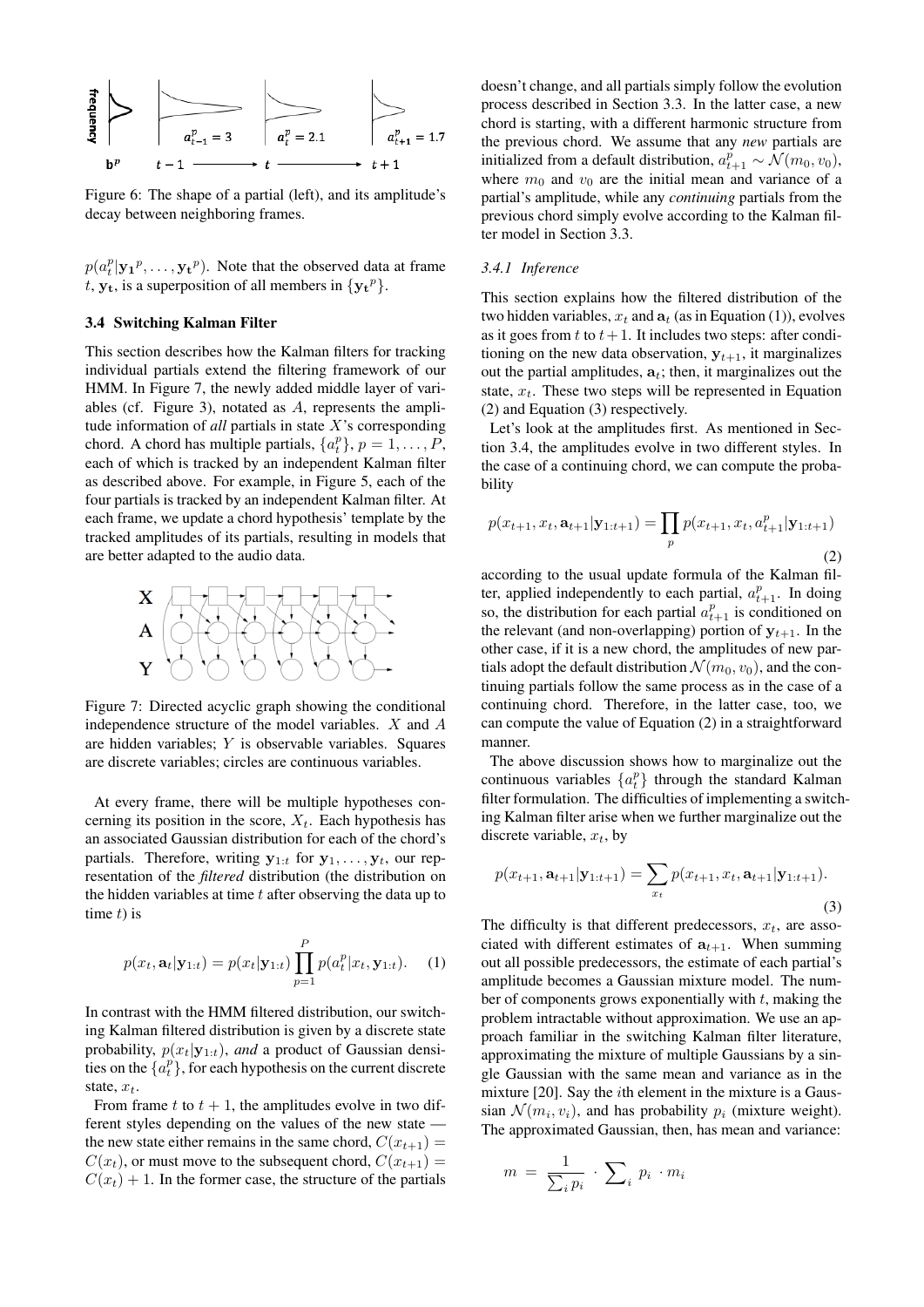$$
v = \frac{1}{\sum_{i} p_i} \cdot \sum_{i} \{ p_i \cdot v_i + p_i \cdot (m_i - m)^2 \}
$$

<span id="page-4-0"></span>Figure [8](#page-4-0) demonstrates this process.



Figure 8: Approximation of a mixture of three Gaussians by a single Gaussian (with thicker blue line).

# 4. PRELIMINARY EXPERIMENT

We conducted a preliminary experiment on a small dataset. The purpose of this experiment was to benchmark the initial development of this new method (with a state-of-theart system), and to inspire further discussions about this direction. We also propose a new evaluation method.

# <span id="page-4-3"></span>4.1 Data and Settings

The dataset consists of 15 excerpts of real piano performance recordings of eight pieces, detailed in Table [1.](#page-4-1) Each excerpt lasts about 45 seconds on average, making the dataset 13 minutes in total. The audio is sampled at rate  $8 kHz$ . The frame length is 512 samples (64 milliseconds), and the hop size is 256 samples. There are five important parameters in our proposed method (cf. Sections [3.3](#page-2-2) and [3.4.1\)](#page-3-6): the decay factor, the variance of the process noise, the variance of the observation noise, and the initial mean and variance of partials' amplitudes when a new partial comes into existence. They were manually set in this experiment. The audio data are available at *[http://music.informatics.indiana.](http://music.informatics.indiana.edu/papers/smc19-evolution/) [edu/papers/smc19-evolution/](http://music.informatics.indiana.edu/papers/smc19-evolution/)*.

<span id="page-4-1"></span>

|                             | <b>Index Composer Piece</b> |                                                   | <b>Measures</b> |
|-----------------------------|-----------------------------|---------------------------------------------------|-----------------|
| 1                           | Mozart                      | Piano Concerto No.17 in G major, mymt1 74 - 94    |                 |
| $\mathcal{D}_{\mathcal{L}}$ | Mozart                      | Piano Concerto No.17 in G major, mymt1 139 - 171  |                 |
| 3                           | Mozart                      | Piano Concerto No.17 in G major, mymt1 184 - 207  |                 |
| $\overline{4}$              |                             | Schumann Piano Concerto in A minor, mymt1         | $1 - 4$         |
| 5                           |                             | Schumann Piano Concerto in A minor, mymt1         | $11 - 19$       |
| 6                           |                             | Schumann Piano Concerto in A minor, mymt1         | $58 - 67$       |
| 7                           | Chopin                      | Barcarolle, Op.60                                 | $1 - 9(1)$      |
| 8                           | Chopin                      | Barcarolle, Op.60                                 | $1 - 9(2)$      |
| 9                           | Chopin                      | Prelude, Op. 28 No. 4                             | $1 - 12$        |
| 10                          | Chopin                      | Prelude, Op. 28 No. 4                             | $13 - 26$       |
| 11                          | Schubert.                   | Six Moments, D. 780 No. 2                         | $1 - 17$        |
| 12                          | Schubert                    | Six Moments, D. 780 No. 2                         | $18 - 36$       |
| 13                          | Debussy                     | Prelude, No. 2 (Voiles)                           | $1 - 21$        |
| 14                          |                             | Beethoven Piano Sonata, No. 8 (Sonata Pathétique) | $1 - 10$        |
| 15                          | J.S. Bach                   | Wachet auf, BWV 140                               | $1 - 12$        |

Table 1: Piano excerpts in the experiment. Excerpts No. 7 and No. 8 are different performances of the same music.

#### 4.2 Evaluation Method and Results

Evaluating (on-line) score-following systems is different from evaluating off-line alignment systems, where one could judge the result by simply comparing the detected notes with the ground truth, e.g., counting the mislabeled frames. Here, however, we cannot count mislabeled frames because there is no onset detection that follows directly from the filtered distribution (unlike in Cont et al. [\[22\]](#page-6-5)).

We propose a new evaluation method that assesses the filtered distributions at each frame in a straightforward manner. The *frame-wise accuracy* is defined as follows. For each frame  $t$ , the filtered approximation contains the distribution  $p(x_t|\mathbf{y}_{1:t})$ . Using ground truth, we can compute the probability of the filtered distribution covering the correct chord as

$$
Acct = \sum_{x_t:C(x_t)=i_t} p(x_t|\mathbf{y}_{1:t}),
$$

where  $i_t$  is the ground-truth chord index for frame t. The total measure of the accuracy aggregates this over all frames:

$$
Acc = \sum_{t} Acc_t,
$$

which summarizes how well the algorithms perform.

We use one of the state-of-the-art systems, Music Plus One [\[11\]](#page-5-6), as the baseline, and compare it with our proposed method. Table [2](#page-4-2) shows the frame-wise accuracies of the 15 excerpts. The proposed method has 5.7% higher accuracy than the baseline on average. It also beats the baseline more often.

<span id="page-4-2"></span>

| <b>Index</b>     | <b>Baseline</b>      | <b>Tracking Note Evolution</b> |
|------------------|----------------------|--------------------------------|
| 1                | 0.78                 | 0.82                           |
| 2                | 0.82                 | 0.81                           |
| 3                | 0.69                 | 0.72                           |
| $\overline{4}$   | 0.71                 | 0.80                           |
| 5                | 0.79                 | 0.88                           |
| 6                | 0.76                 | 0.80                           |
| 7                | 0.71                 | 0.71                           |
| 8                | lost                 | 0.67                           |
| 9                | 0.63                 | 0.56                           |
| 10               | 0.49                 | 0.50                           |
| 11               | 0.86                 | 0.83                           |
| 12               | 0.72                 | 0.72                           |
| 13               | 0.64                 | 0.71                           |
| 14               | 0.72                 | 0.68                           |
| 15               | 0.81                 | 0.77                           |
| average accuracy | 0.675                | 0.732                          |
| win              | 5 excerpts           | 8 excerpts                     |
| $> 5\%$ win      | $\mathbf{I}$ excerpt | 4 excerpts                     |

Table 2: Comparing frame-wise accuracy between the baseline and the proposed method. The higher accuracy of an excerpt is bolded (italic bolded if higher than 5%). "Lost" means the program failed and the accuracy is smaller than 0.1.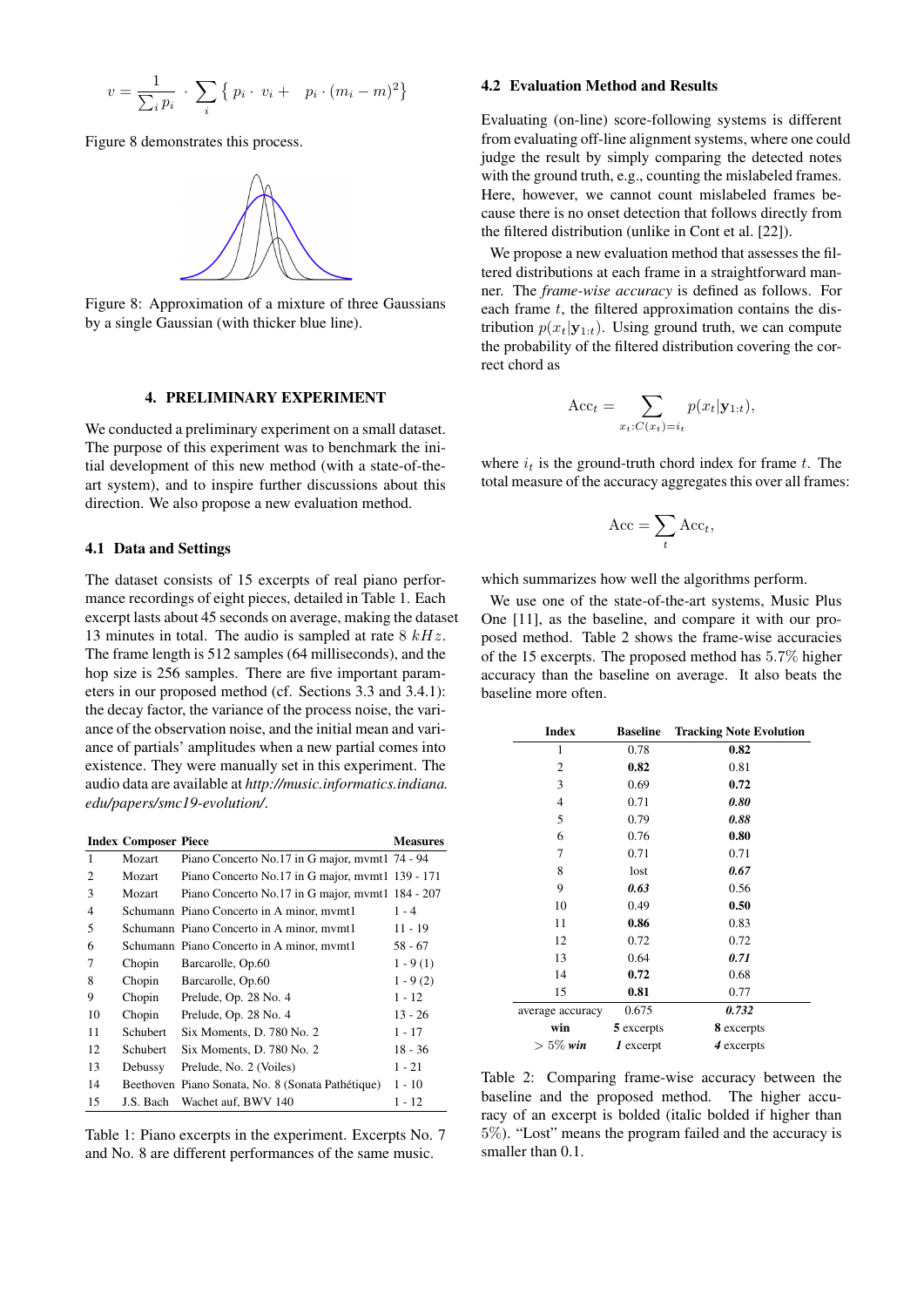#### 5. DISCUSSION

As shown in Table [2,](#page-4-2) our proposed algorithm achieved 5.7% higher accuracy than the baseline — a state-of-the-art system. This algorithm also successfully followed excerpt No. 8 where the baseline completely failed. We found that this excerpt involves heavier pedaling than others — usually a sign of the more challenging cases. We speculate that the new method can provide a more discriminating data model for one key reason. Both correct *and* incorrect hypotheses can score better by adapting their templates to the data. However, the correct hypotheses have greater potential to adapt *well*, because their templates have the *right* adapting freedom that incorrect hypotheses don't necessarily have. For example, an incorrect hypothesis has to ignore an observed peak because its template lacks the corresponding harmonic of this peak.

Two limitations prevent us from drawing general conclusions about our new method. First, the testing dataset is small. Second, if we drop the excerpt where the baseline failed, the new method beats the baseline by only 1.3%. Therefore, the results are inconclusive. It is possible that the new approach gained only modest improvement on a small sample. However, we think this new model is scientifically interesting and is valuable for inspiring further discovery in this direction.

We should point out that the current version of the model is fairly basic, and still has much potential to be improved. The five important parameters mentioned in Section [4.1](#page-4-3) were manually set, but training them could potentially lead to better results. For example, perhaps different frequencies should not share the same decay rate, because higher frequencies usually decay faster than lower ones.

During the experiment, we discovered that pedaling tends to cause *delayed* detection of a chord, because the algorithms can mistake a chord for the previous chord(s) when observing prolonged note(s) mixed with the current chord. To address this issue, we will consider modeling pedaling in future, or including a new feature for detecting a new starting chord — for example, if the *spectrum difference* between neighboring frames is always positive at some frequencies, it indicates that a new chord is starting.

The proposed idea can be generalized to other features besides the spectrum feature. The spirit is to track the time-changing nature of a note during its lifetime, aiming to provide a more accurate and discriminating data model, especially for challenging cases, like the piano. This flexible framework also allows incorporating multiple features, together forming a better data model from different perspectives. Based on the generally positive result and the above discussion, we believe that this direction leads to an unexplored world, a promising path toward tackling some of the most challenging cases in the score-following arena.

#### 6. REFERENCES

- <span id="page-5-0"></span>[1] A. Arzt, G. Widmer, and S. Dixon, "Automatic page turning for musicians via real-time machine listening." in *ECAI*, 2008, pp. 241–245.
- <span id="page-5-1"></span>[2] R. B. Dannenberg and C. Raphael, "Music score align-

ment and computer accompaniment," *Communications of the ACM*, vol. 49, no. 8, pp. 38–43, 2006.

- <span id="page-5-2"></span>[3] A. Cont, "On the creative use of score following and its impact on research," in *SMC 2011: 8th Sound and Music Computing conference*, 2011.
- <span id="page-5-3"></span>[4] R. B. Dannenberg, M. Sanchez, A. Joseph, P. Capell, R. Joseph, and R. Saul, "A computer-based multimedia tutor for beginning piano students," *Journal of New Music Research*, vol. 19, no. 2-3, pp. 155–173, 1990.
- <span id="page-5-4"></span>[5] C. Raphael, "Automatic segmentation of acoustic musical signals using hidden markov models," *IEEE Transactions on Pattern Analysis & Machine Intelligence*, vol. 21, no. 4, pp. 360–370, 1999.
- [6] N. Orio and F. Déchelle, "Score following using spectral analysis and hidden markov models," in *ICMC: International Computer Music Conference*, 2000, pp. 1– 1.
- [7] A. Cont, "Realtime audio to score alignment for polyphonic music instruments, using sparse non-negative constraints and hierarchical hmms," in *Acoustics, Speech and Signal Processing, 2006. ICASSP 2006 Proceedings. 2006 IEEE International Conference on*, vol. 5. IEEE, 2006, pp. V–V.
- [8] T. Nakamura, E. Nakamura, and S. Sagayama, "Realtime audio-to-score alignment of music performances containing errors and arbitrary repeats and skips," *IEEE/ACM Transactions on Audio, Speech, and Language Processing*, vol. 24, no. 2, pp. 329–339, 2016.
- [9] R. B. Dannenberg and N. Hu, "Polyphonic audio matching for score following and intelligent audio editors." in *ICMC*, 2003, pp. 27–34.
- <span id="page-5-5"></span>[10] S. Dixon, "Live tracking of musical performances using on-line time warping," in *Proceedings of the 8th International Conference on Digital Audio Effects*. Citeseer, 2005, pp. 92–97.
- <span id="page-5-6"></span>[11] C. Raphael, "Music plus one and machine learning." in *ICML*, 2010, pp. 21–28.
- <span id="page-5-7"></span>[12] A. Cont, "Antescofo: Anticipatory synchronization and control of interactive parameters in computer music." in *International Computer Music Conference (ICMC)*, 2008, pp. 33–40.
- <span id="page-5-8"></span>[13] C. Raphael, "A hybrid graphical model for aligning polyphonic audio with musical scores." in *ISMIR*. Citeseer, 2004, pp. 387–394.
- [14] N. Montecchio and A. Cont, "A unified approach to real time audio-to-score and audio-to-audio alignment using sequential montecarlo inference techniques," in *ICASSP 2011: Proceedings of International Conference on Acoustics, Speech and Signal Processing*. IEEE, 2011, pp. 193–196.